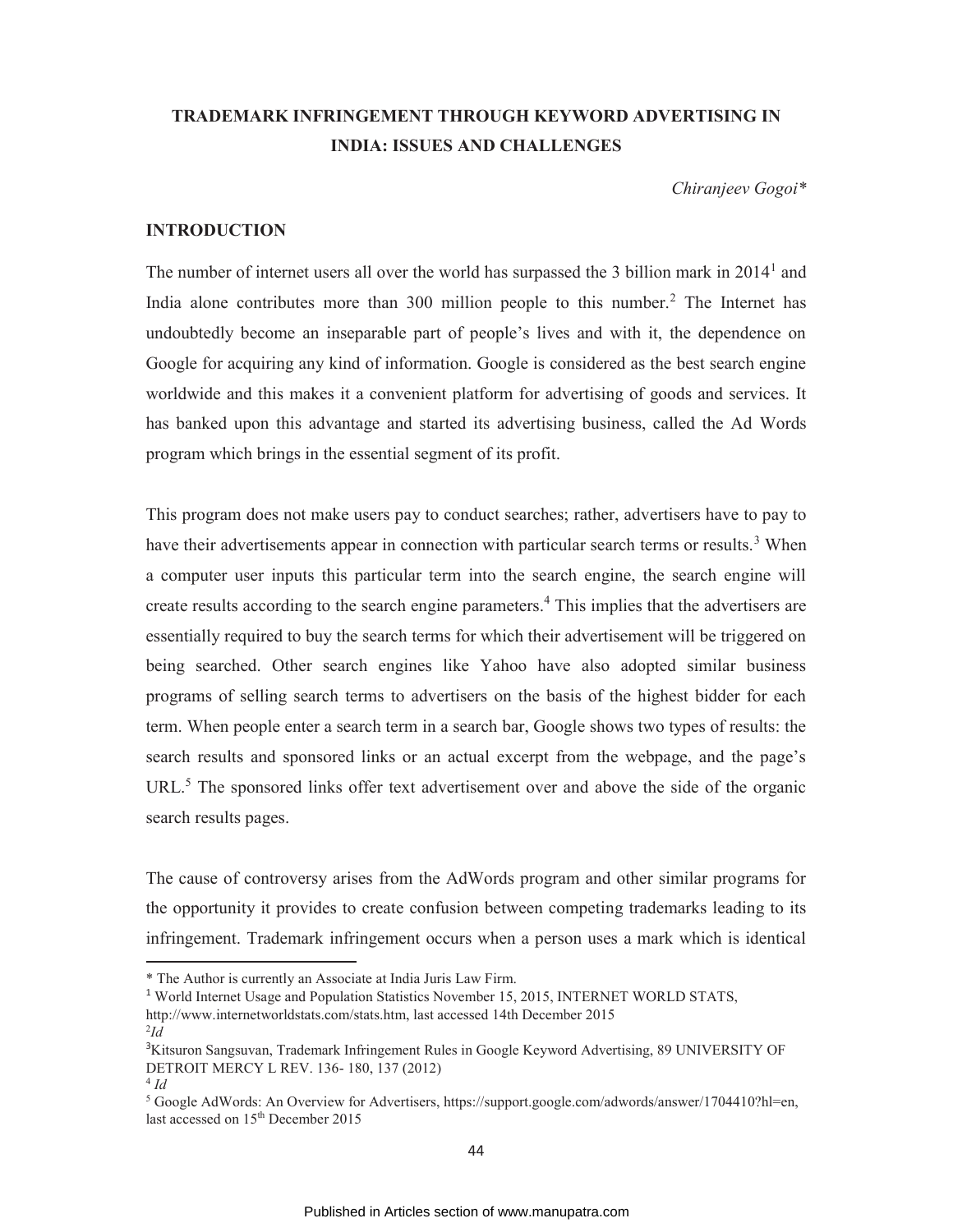with trade mark in relation to goods or services in the course of his trade. The infringement must be with respect to a trademark which is registered and further, the infringement should be in such manner so as to render the use of the mark likely to be taken as being used as a registered trade mark.<sup>6</sup> The display of a Sponsored Link on searching a particular term may result in confusion in the mind of the user as to the origin of the goods.

In India, courts have recently encountered trademark infringement action based on a competitor's purchase of keywords used in concurrence with search engines to sponsored links.<sup>7</sup> These actions aim to bring out two different kinds of liabilities: firstly, the plaintiff alleges trademark infringement by the competitor for purchasing the trademarked keyword and sponsoring the advertisement. Secondly, trademark infringement can be committed by the search engine itself for selling keyword linked advertisements and trading on the value of the plaintiff's protected mark. This has mandated a detailed study of the subject and the issues which arise from it in order to ensure that technology developments do not come in the way of trademark protection.

## **Understanding Google's Keyword Advertisement**

Google Inc. whose parent company is Alphabet Inc. is now worth more than \$367 billion<sup>8</sup> and this towering market capitalisation is mostly a result of the income generated by the advertising that accompanies search results. Google began AdWords, a program of selling advertisement based on specific keywords, in 2000.<sup>9</sup> In 2004, Google eliminated many restrictions on the use of trademarks as keywords. Prior to 2004, Google allowed trademarks to be used as keywords, but would remove such advertisement if trademark owners complained. After 2004, Google no longer responded to complaints regarding the use of trademarks as keywords, meaning that their use was unrestricted.<sup>10</sup>

Keyword advertising allows search engines providers and their advertisers to deliver related, modified and consumer-specific advertisement to its users which in common practice is termed as contextual advertising. Google operates on a pay for placement basis only, where  $\overline{a}$ 

<sup>6</sup>§29. Indian Trademarks Act 1999

<sup>7</sup>Consim Info Pvt. Ltd. v. Google India Pvt. Ltd. &Ors., 2013(54)PTC578(Mad)

 $8$  Forbes, The World's Most Valuable Brands, http://www.forbes.com/companies/google/ last accessed on  $18<sup>th</sup>$ December 2015

<sup>&</sup>lt;sup>9</sup> Press Release, Google, Google Launches Self-Service Advertising Program

http://googlepress.blogspot.in/2000/10/google-launches-self-service.html, last accessed on 19th December 2015 <sup>10</sup> Greg Lastowka, *Google's Law*, 73 BROOK. L. REV. 1327, 1359–60 (2008).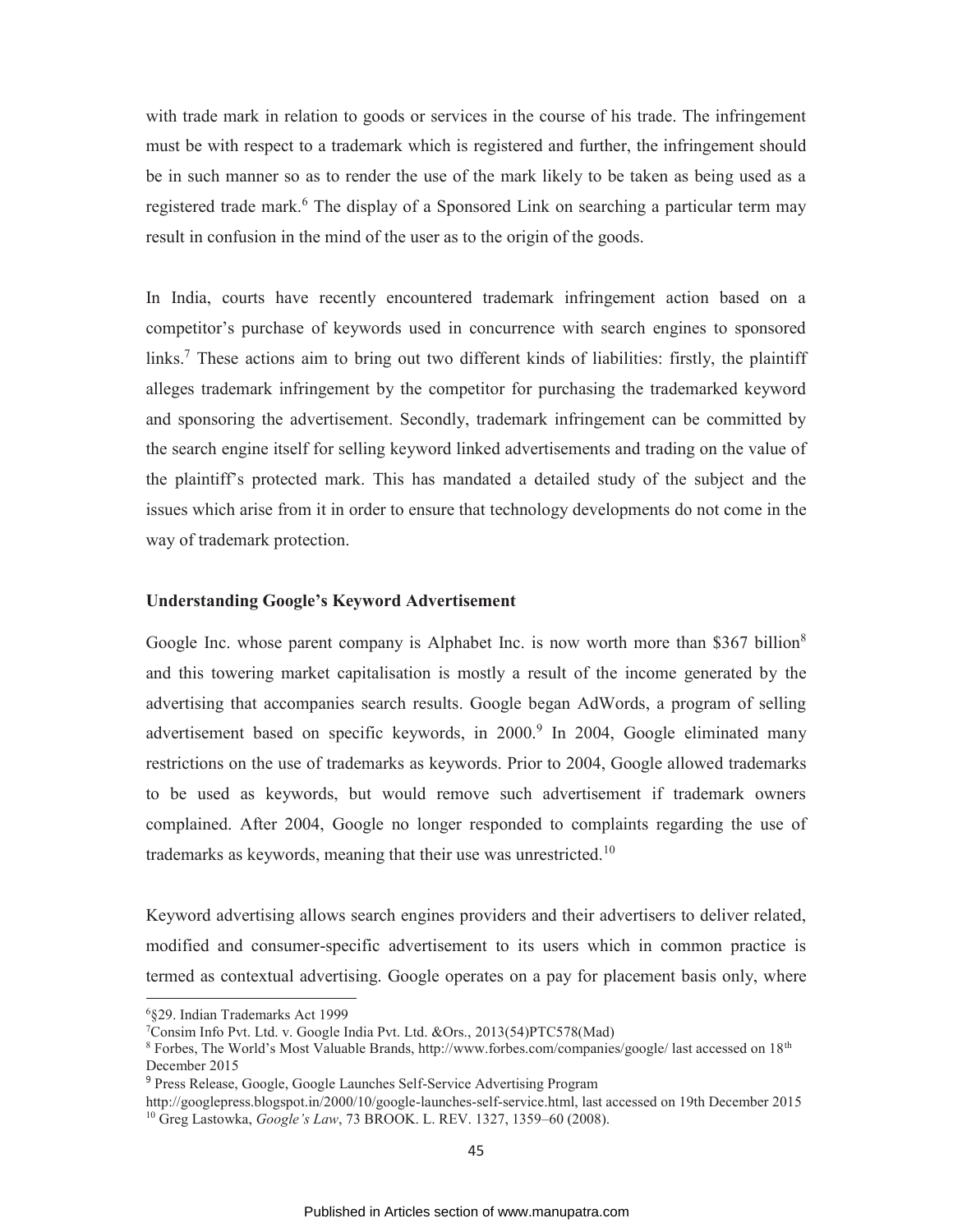search results are primarily based on paid placements and not relevance. The distinction between relevance-based search results, or natural search results, and sponsored advertisement is best explained in the present context, by reference to the Google search engine.<sup>11</sup> As we often observe, search results often lead to one or more paid advertisements appearing alongside the unpaid (organic or algorithmic) results.

Various factors affect whether a particular ad appears or not, including the details of the search query, the amount that is bid, past performance of the ad in the context of such searches (i.e., click-through rates), and whether and how the bid is limited by the bidder.<sup>12</sup> For example, bidders can target their advertisement by location, time, search device employed, and language.<sup>13</sup> Private entities purchase the keyword in question and when the consumer clicks on the ad, the entity pays Google the amount it bid.

Under this scheme several situations may arise. The first is where an advertiser may opt for a generic search-term as the keyword which can result in adverse consequences for its competitors. For example, a manufacturer of cars may select keywords such as 'cars', 'vehicles', 'four-wheel drives' and the like as a keyword.<sup>14</sup> This scenario does not give rise to any trademark related issue. In contrast, the second scenario is directly attached to the use of an existing trademark as the keyword. However, in cases where the advertiser is a third-party (not being the owner of the trademark) but chooses to use an existing trademark as the keyword to display its own advertised link linking its own website offering its own goods/services, such an act would severely affect the business of the trademark-holder.

#### **Trademark Policy**

 $\overline{a}$ 

There was a period when Google did not allow advertisers to link their advertisement to the trademarks of others, but in 2004 its advertising policy was amended in the United States and

http://support.google.com/adwords/answer/, last accessed on 19<sup>th</sup> December 2015

<sup>&</sup>lt;sup>11</sup> Amanda Scardamaglia, Keywords, Trademarks, and Search Engine Liability, in SOCIETY OF THE QUERY READER: REFLECTIONS ON WEB SEARCH 163-175, 165 (René König and Miriam Rasch eds., 2014)

<sup>12</sup>*Check and Understand Quality Score*, GOOGLE, https://support.google.com/adwords/answer/2454010?hl=en, last accessed on 19th December 2015; *Understanding Ad Position*, GOOGLE,

<sup>13</sup>*Using Keyword Matching Options*, GOOGLE,

http://support.google.com/adwords/bin/answer.py?hl=en&answer=6100&topic=16083&ctx=topic, last accessed on 19th December 2015

<sup>&</sup>lt;sup>14</sup>AlthafMarsoof, Keywords Advertising: Issues of Trademark Infringement, 4 JOURNAL OF INTERNATIONAL COMMERCIAL LAW AND TECHNOLOGY 240-251, 241 (2010)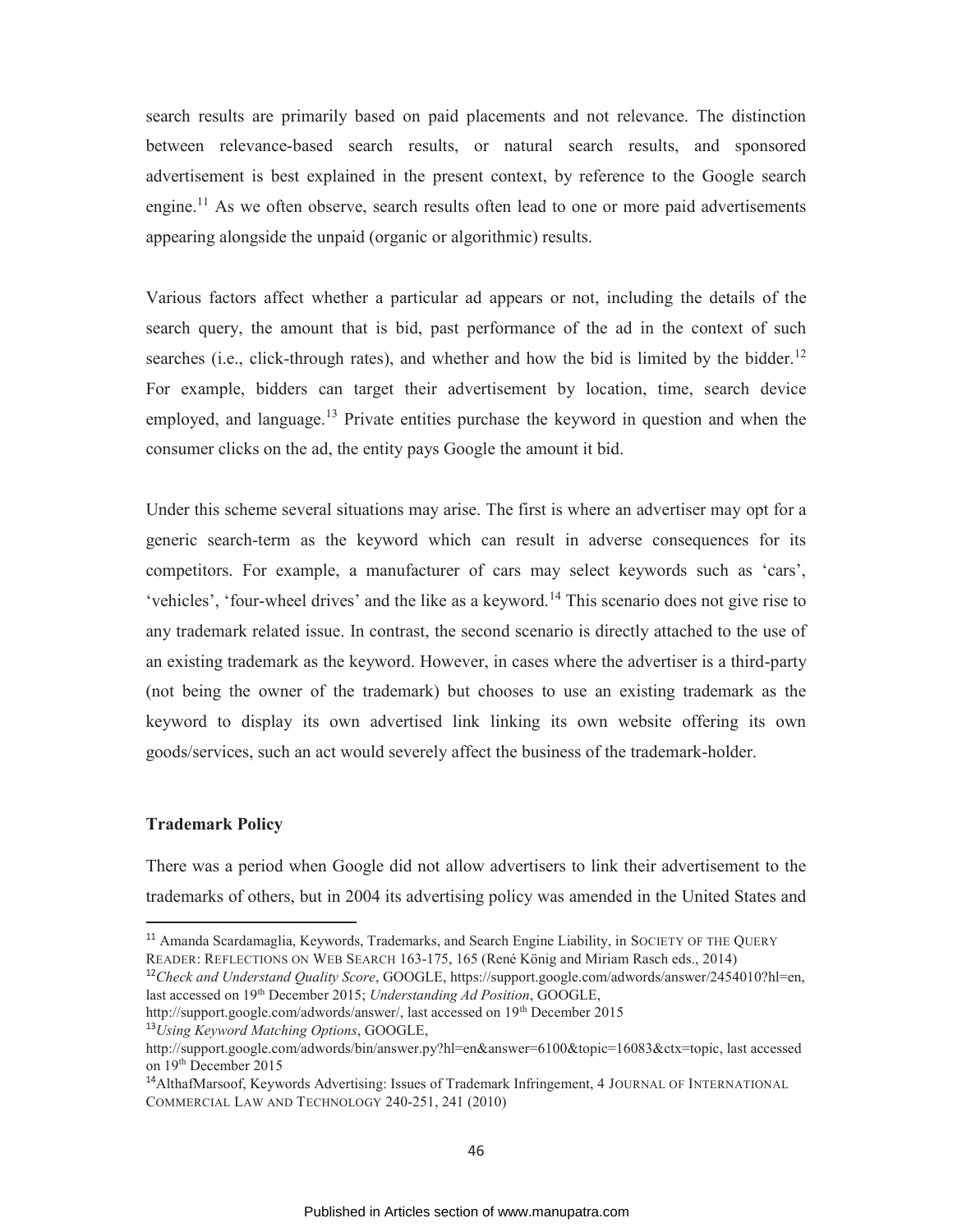Canada to allow advertisers to purchase their competitors' trademarks as keywords.<sup>15</sup> This policy was subsequently applied to the United Kingdom and Ireland in 2008 and the rest of Europe in  $2010$ .<sup>16</sup>After the Court of Justice of the European Union held in March 2010 that Google's AdWords system does not violate European trademark law, Google changed its AdWords policy in various European countries in September  $2010$ .<sup>17</sup>In 2013 the policy was applied further in countries including India, China, Hong Kong, and Australia, with Google announcing that it will no longer prevent advertisers from selecting a third party's trademark as a keyword in advertisement targeting these regions. Following this change, Google allowed third parties to register keywords without the approval of the trademark owner, with only a limited complaint procedure for trademark owners.

Soon after this policy change, the recent outbreak of litigation concerning the issue had started. In its defence, Google is not allowing unchecked use of trademarks, as the company states that it still "reviews trademark complaints that relate to the content of the keyword advertisement, not the keywords purchased to trigger the advertisement."<sup>18</sup> However, the owners of the protected marks may still argue that even by simply allowing a competitor to sponsor an ad associated with trademarked terms, the search engines are allowing competitors to take unfair advantage of interest associated with the marks.

Microsoft's Yahoo! and Bing search engines initially had a keyword policy which differed somewhat from Google's, but in 2011, the company announced it was amending its Intellectual Property Policy so as to no longer review complaints in relation to the use of trademarks as keywords in the United States and Canada, in order to align its practices with the current industry standard.

<sup>15</sup>Google Advertising Policies Help, 'AdWords Trademark Policy',

https://support.google.com/adwordspolicy/answer/6118?rd=1.

<sup>16</sup>Matthew Saltmarsh, 'Google Will Sell Brand Names as Keywords in Europe', *The New York Times*,4 August 2010, http://www.nytimes.com/2010/08/05/technology/05google.html?\_r=0; Amanda Scardamaglia, Keywords, Trademarks, and Search Engine Liability, p. 167

<sup>17</sup> Court of Justice of the EU, Google France v. Louis Vuitton Malletier, Mar. 23, 2010, Joint Cases C-236/08 to C-238/08, ECR 2010, I-02417.

<sup>18</sup> Benjamin Aitken, Keyword-Linked Advertising, Trademark Infringement, And Google's Contributory Liability, 4 DUKE LAW AND TECHNOLOGY REVIEW 1-13, 3 (2005)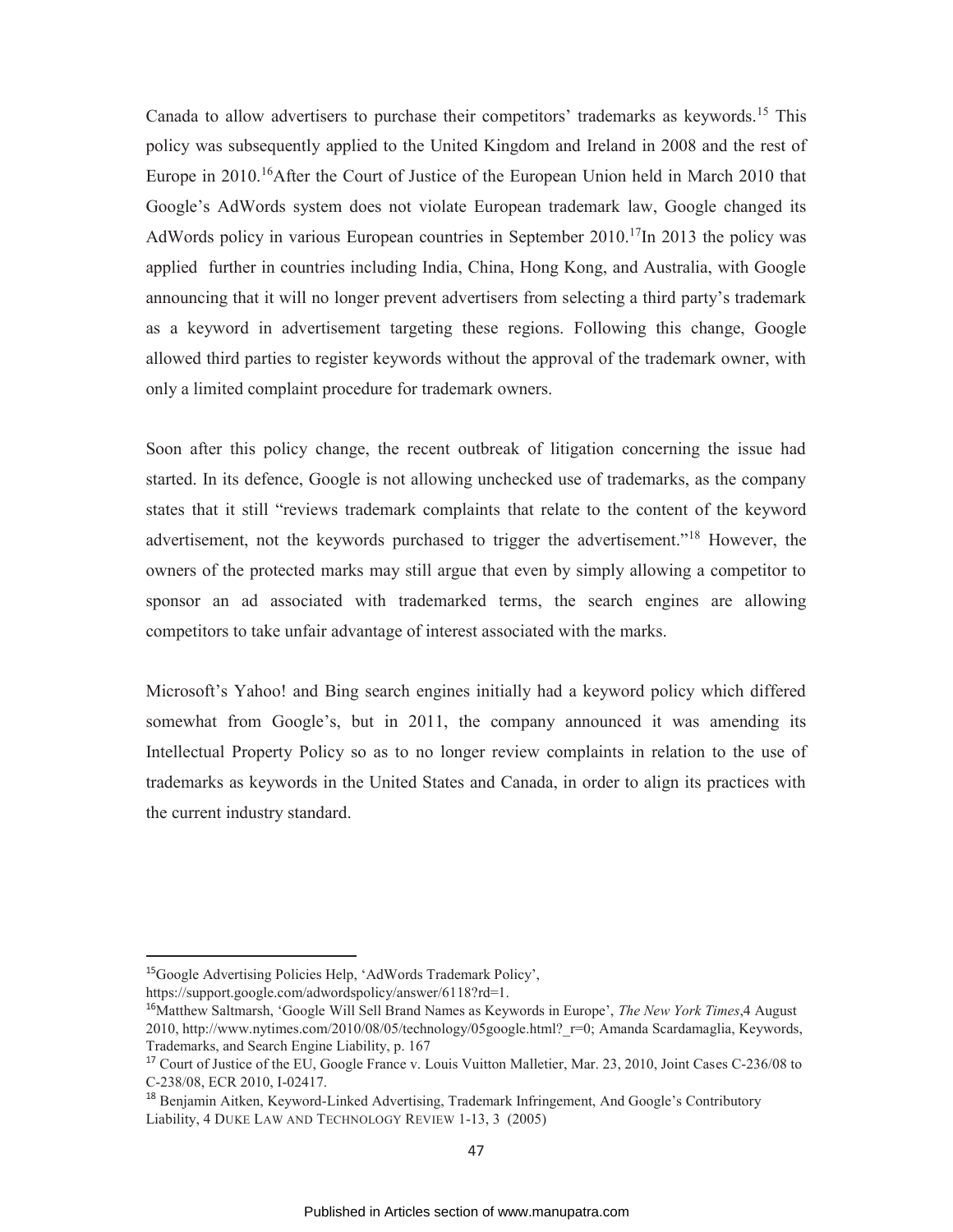#### **KEYWORD LINKED ADVERTISING**

One of the critical steps in effective advertising is placing the ad where interested consumers may see it. Advertisers utilize many methods to get their advertisement in front of consumers. There are several instances when using another's keyword becomes necessary in the advertisement of one's own goods. As opposed to a trademark use that intentionally causes confusion as to the source of the product or service, many advertisers wish to identify themselves as competitors of the trademark holder. Trademark uses that serve only to identify the trademark owner's product or service or are used in comparative advertising qualify as fair use and are not subject to infringement claims.<sup>19</sup> There are many instances when it becomes necessary for an advertiser to use another's trademark including advertisement for services supplementary to the trademarked product or service and advertisement comparing a trademarked product to a competitor's. For example, online shopping services necessitate using another's keyword in their website or as a keyword in order to sell products of that brand. Or websites that offer similar services may have to use others' trademark to show a comparison between the goods.

Many trademark-holders that are complaining about the keyword linking practice are requesting that the search engines disallow all use of their trademarks as keywords. The trademark holders often argue that even by simply allowing a competitor to sponsor an ad associated with trademarked terms, the search engines allow competing traders to take unfair advantage over the trademark holder in the case of registered trademark. For example, eBay has requested that all keywords that use eBay's trademark be unavailable to advertisers.<sup>20</sup> However, providing a complete bar to the use of all trademark references as keywords for adlinking would be denying any legitimate fair use defences to accusations of infringement.

## **Likelihood of Confusion**

 $\overline{a}$ 

Section 29 of the Trademarks Act outlines what constitutes infringing use of trademarks, and prohibits any use in the course of trade of a registered mark or a deceptively similar mark thereof that "is likely to cause confusion". Thus, the likelihood of confusion plays an important role in determining whether a competitor's use of a mark is an infringing use. One

<sup>19</sup> Playboy Enter., Inc. v. Terri Welles, 279 F.3d 796, 801 (9th Cir. 2002)

<sup>20</sup> Benjamin Aitken, *supra* note 18, 3 (2005)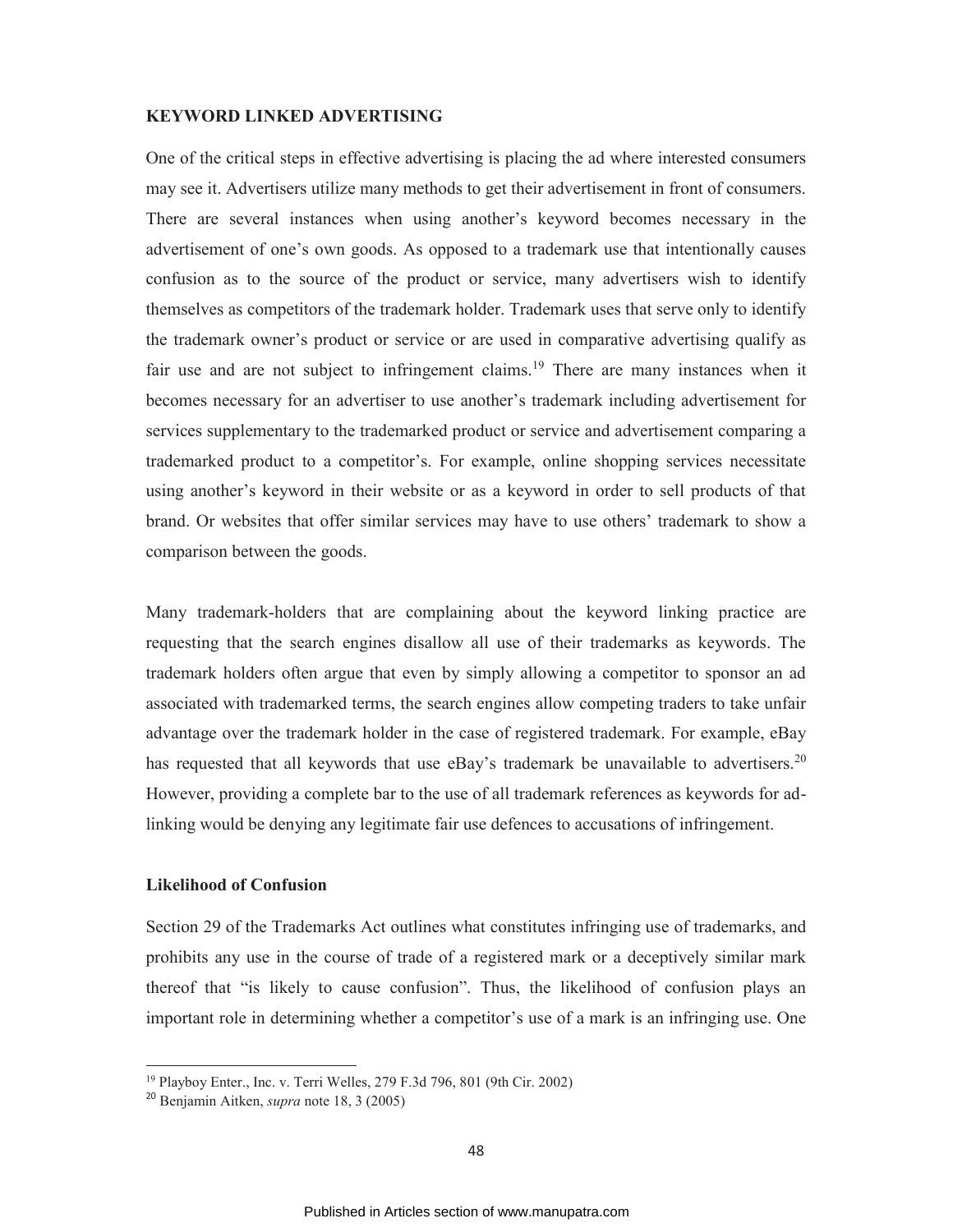important dimension to whether third parties should be allowed to register trademarks as keywords is the effect such use has on consumer behaviour. On the one hand, it could be that consumers become confused by advertisement based on third-party keyword registrations, because they assume that such advertisement originate from or are sponsored by the trademark owner.<sup>21</sup> On the other hand, it could be that consumers realize that an ad based on a third-party keyword registration is not linked to the trademark owner, and that they appreciate the increased information and competition resulting from such keyword use.<sup>22</sup> Internet search engines have greatly expanded the role played by trademarks in consumers' search processes. While surfing for options, consumers deliberate on whether to use a trademarked keyword, or whether to combine it with other words to make the meaning and use of the trademark more precise about the product or service. This has made it easier for firms to keep a track of the use of their trademarks by the consumers.

#### **THE INDIAN SCENARIO**

In India, there is no legislation which explicitly restricts the use of trademarks as search engine keywords. Trademark owners have accordingly turned to existing doctrines in trademark law for a potential remedy. Section 29 of the Trademarks Act 1999 deals with infringement of registered trademark and Section 29(7) includes infringement under advertising.

In the case of *Consim Info Pvt. Ltd. v. Google India*<sup>23</sup> the issue of trademark infringement through keyword advertising was discussed by the courts at length for the first time in India. In general, the number of cases arising out of infringement through keyword advertising is minimal in India, mostly because of the lack of awareness of intellectual property rights among owners. In this case, the appellant was the registered trademark owner for terms like Bharatmatrimony, Tamilmatrimony, Telugumatrimony, etc. and had prayed for a permanent injunction restraining the defendants from using these trademarks or their variants as AdWords, Keyword Suggestion Tool or as a keyword for internet search. The appellant being a leading company involved in online matrimonial services using internet as a platform had adopted several trademarks as mentioned above in the course of its trade and owned several

<sup>&</sup>lt;sup>21</sup> Stefan Bechtold and Catherine Tucker, Trademarks, Triggers and Online Search, 11 JOURNAL OF EMPIRICAL LEGAL STUDIES 718- 750, 719 (2014)

<sup>22</sup>*Id*

<sup>23</sup>*supra* note 7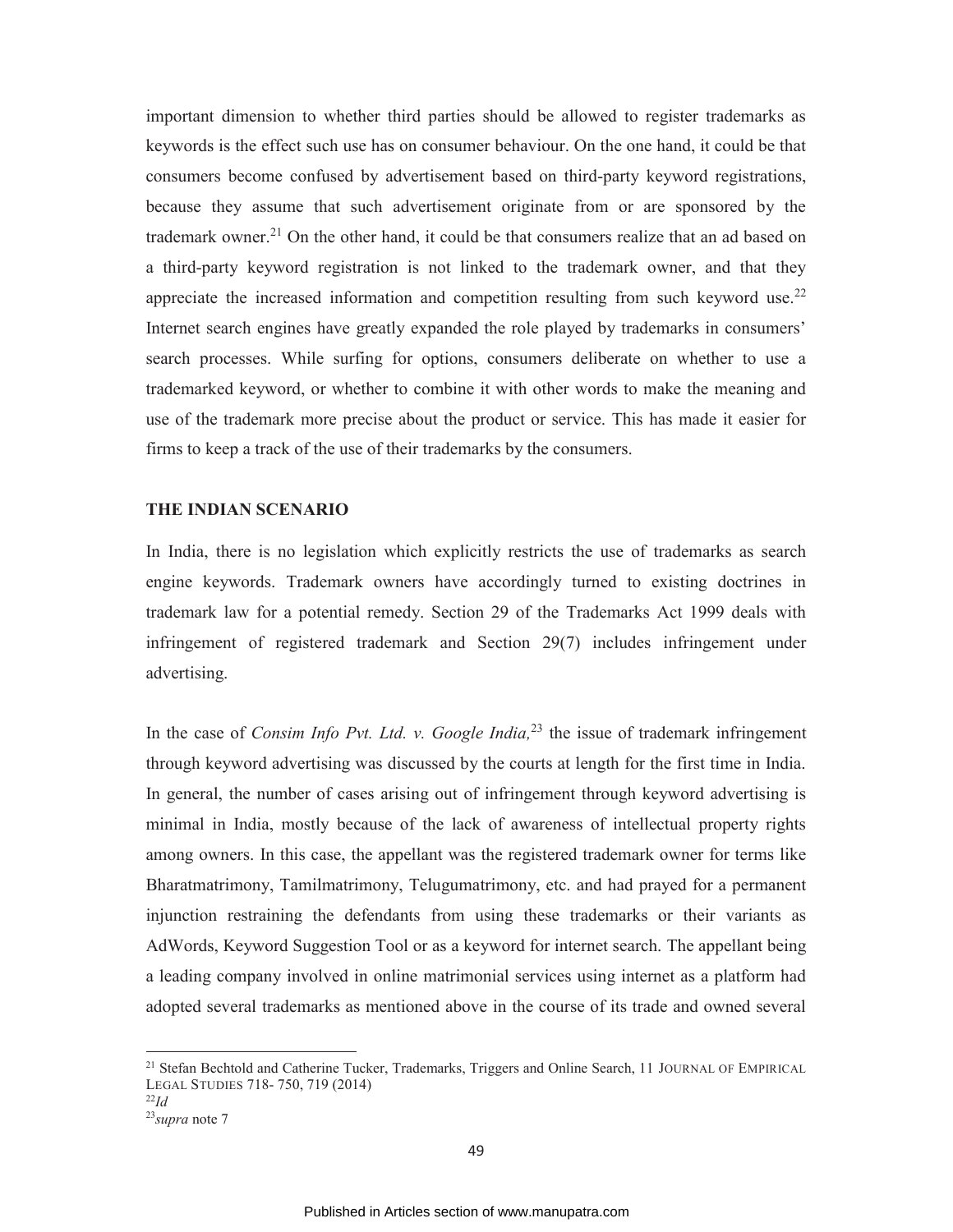domain names at par with their trademarks. The appellants contended that the consumer who searches for the appellant's online service for getting information would, in all probability will use the appellant's trademarks as key words in the respondents search engine.

The respondents argued that their use of the appellant's trademark in the impugned Ad program did not constitute the use 'in the course of trade', and the use of such trademark is alignment with honest business practice. The Key Word Suggestion Tools automatically produces a list of web-links by considering the number of hits counted by the term/trademark. Therefore, there is no human intervention in the process of selection of the term/trademark as Key Word by the search engine. However, the respondents contended that they never used the appellant's trademark in the sense of a trademark over the goods or services as contemplated under the Act. Therefore, such use would not amount to infringement or passing off.

The appellants in this case further claimed that whenever a Web server through the search engine 'Google' using as Key Words, any of their trademarks or the constituent parts thereof such as Bharat, Assam, Tamil, Matrimony etc., the links to the websites of the competitor advertisers also appear on the right hand side of the page, as Sponsored Links. Each sponsored link has i) an Ad title ii) an Ad text and iii) the URL (Uniform Resource Locator) of the advertiser's website.<sup>24</sup> The appellant claimed that an infringement happens, when the trademark of the appellant is used in the Ad title or Ad text by a competitor, deceptively similar to it and if such an advertisement appears on the Sponsored Links. Since the choice of the keyword is made by the advertiser through the Keyword Suggestion Tool provided by the search engine, the appellant contended that the search engine is guilty of aiding and abetting such infringement. They charged Google with indirect or contributory infringement and claimed that the AdWords used by advertisers in the Sponsored Links, as Ad title or Ad text, are selected by assistance from the Keyword Suggestion Tool provided by the search engine itself. In case an advertiser uses the Key Word Tool to find the appropriate AdWords, which would easily lead to his website, the

<sup>&</sup>lt;sup>24</sup>Consim Info Pvt. Ltd. v. Google India Pvt. Ltd. &Ors., 2013(54)PTC578(Mad)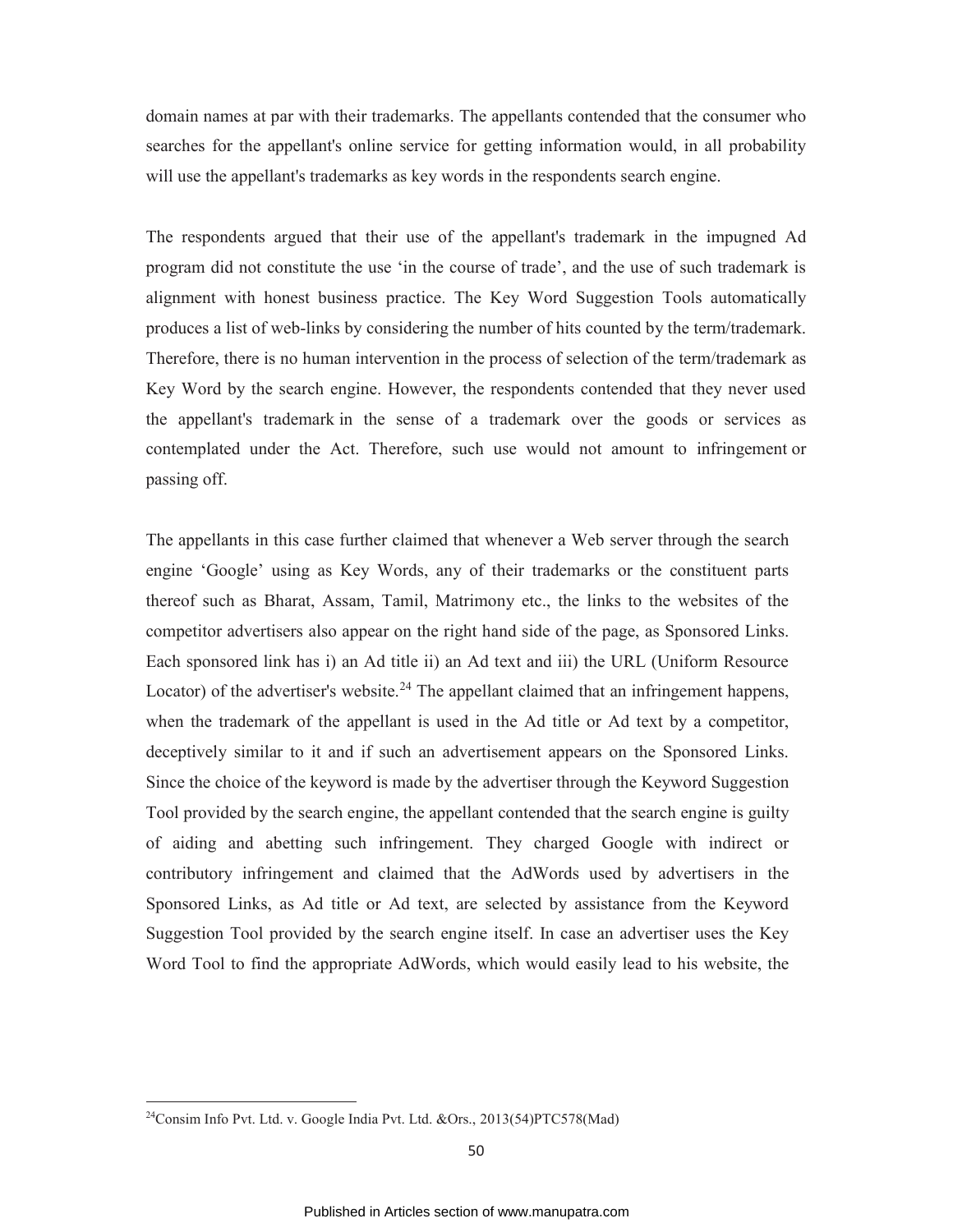search engine suggests several key words that could be adopted by the advertiser so that the link to his website would appear at as many locations as possible.<sup>25</sup>

The court accepted the argument of the respondent and dismissed the case on the ground that the registered marks were descriptive of the service being provided. Thus, liability of both the advertiser as well as the search engine was nullified and Google managed to escape liability. The court in this case only looked into the issue of likelihood of confusion and did not stress upon the test to determine contributory infringement of intermediaries in keyword advertisement cases.

## **POSITION IN THE EUROPEAN UNION**

Trademark infringement under Community law can be referred to two different legislative bases. The first basis is established under Trademark Directive II, Article 5(1), stipulating that: The Trademark holder shall be authorized to prevent all third parties not having his consent from using in the course of trade. (a) any sign which is identical with the trademark in relation to services or goods which are identical with those for which the trademark is registered.<sup>26</sup> The second basis of trademark infringement is found under Trademark Directive II, Article 5(2), constituting that: Any Member State may also provide that the trademark holder shall be authorized to prevent all third parties from not having his consent from using in the course of trade any sign which is identical with, or similar to, the trademark with respect to services or goods which are not similar to the those for which the trademark is registered, where the latter has a reputation in the Member State and where use of that sign without due cause takes unfair advantage of, or is detrimental to, the distinctive character or the reputation of trademark.<sup>27</sup> Also implicated in the keyword cases in the European Union is E-Commerce Directive.<sup>28</sup> While not a trademark provision in itself, the E-Commerce Directive sets out a liability exemption for certain hosting activities of information service providers.

In the European Union, numerous national courts had to decide (1) whether an advertiser can be held liable for trademark infringement if it uses a trademarked keyword, and (2) whether

<sup>25</sup> Choose keywords for Display Network Campaigns, available at

https://support.google.com/adwords/answer/2453986?hl=en, last accessed on 21<sup>st</sup> December 2015

<sup>&</sup>lt;sup>26</sup> Trademark Directive II Article  $5(1)(b)$ 

<sup>&</sup>lt;sup>27</sup> Trademark Directive II Article  $5(2)$ 

<sup>28</sup> E-Commerce Directive 2000/31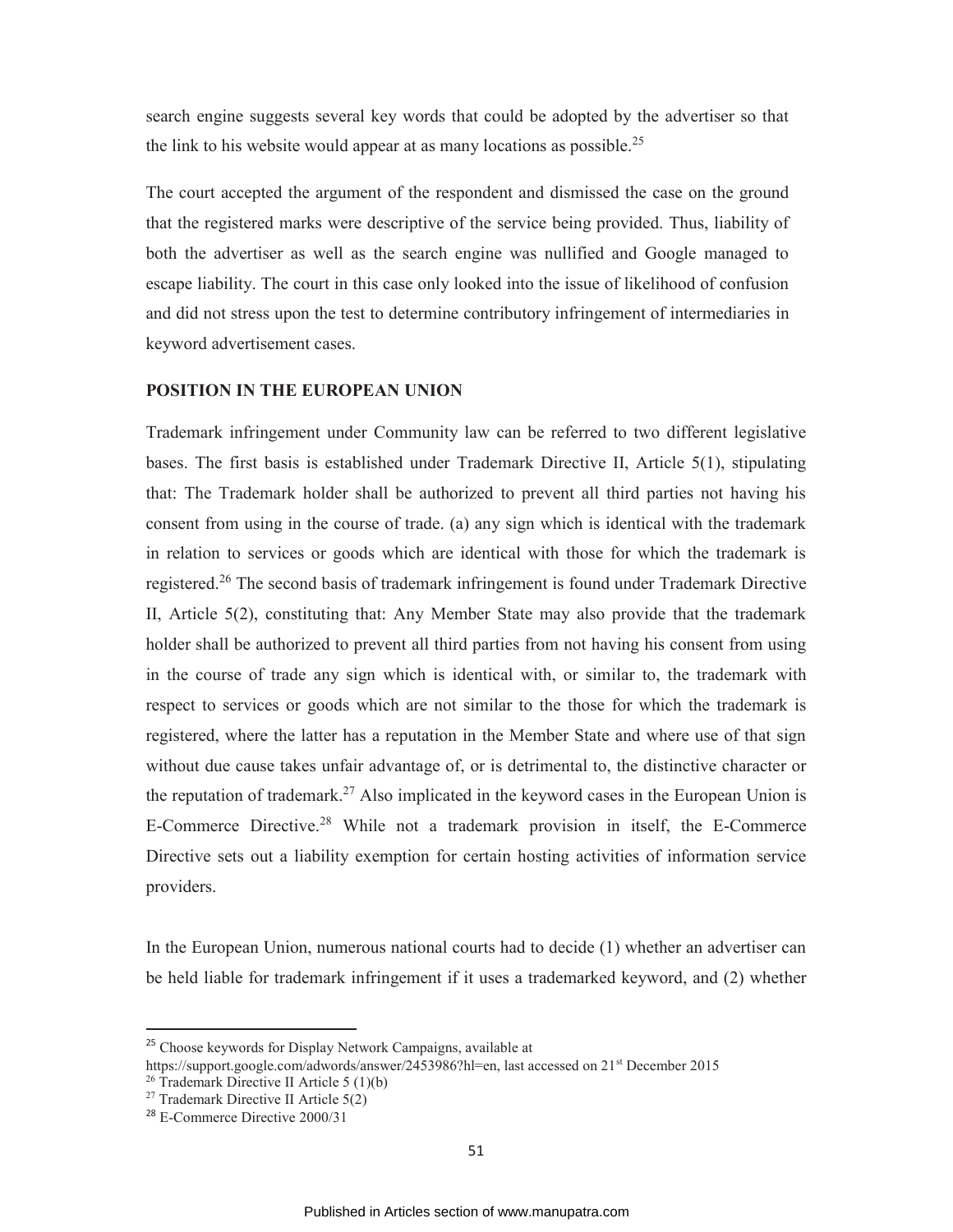search engine operators can be held liable as well, either through primary or secondary liability doctrines. Courts in France and Belgium, and some courts in Germany, had ruled that the AdWords system violates trademark law or unfair competition law, on the grounds that the advertisers and/or Google are using trademarks to confuse consumers, and are free riding on the goodwill of trademark owners. Courts in the United Kingdom and other courts in Germany had ruled the opposite, while decisions in Austria and the Netherlands had come out somewhere between these opposing viewpoints.<sup>29</sup>

Thus, the ECJ announced two opinions, answering several questions referred to it by French and Austrian courts on the appropriate interpretation of the provisions in relation to keyword advertising. The first of these opinions, answered questions referred to the ECJ by the French Court of Cassation, the highest court in France. The French court stayed the proceedings in each of three cases to refer questions to the ECJ for a preliminary ruling. The questions arising out of these cases dealt with the application of Article 5 of the Directive, Article 9 of the Regulation, and Article 14 of the E-Commerce Directive to the question of keyword advertising.

The first dispute that reached the European Court of Justice was Google France v. Louis Vuitton Malletier.<sup>30</sup> The Court held that a producer of fake Louis Vuitton products may violate trademark law if his keyword-backed ad creates the impression that his products are actually produced, or at least authorized, by Louis Vuitton. Concerning Google's liability, the court held that Google was not using the Louis Vuitton trademark in its AdWords system in a manner covered by European trademark law. Google was merely operating a service that might enable advertisers to engage in trademark violations. Turning to secondary trademark infringement, the Court noted that Google could be shielded from liability by provisions of the E-Commerce Directive 2000.<sup>31</sup> However, it must be noted that this would depend on whether the Google AdWords system is a merely automatic and passive system, or whether Google plays an active role in selecting and ordering advertisement. The ECJ decided that search engine operators do not infringe trademarks by selling keywords that correspond to third party trademarks. This is because although search engines are carrying out commercial

<sup>29</sup>*supra* note 21, 723 (2014)

<sup>&</sup>lt;sup>30</sup>Google France SARL v Louis Vuitton Malletier SA [2010] C-236/08, C-237/08 and C-238/08.

<sup>&</sup>lt;sup>31</sup> Section 4, Liability of Intermediary Service Providers, ELECTRONIC COMMERCE DIRECTIVE, DIRECTIVE 2000/31/EC OF THE EUROPEAN PARLIAMENT AND OF THE COUNCIL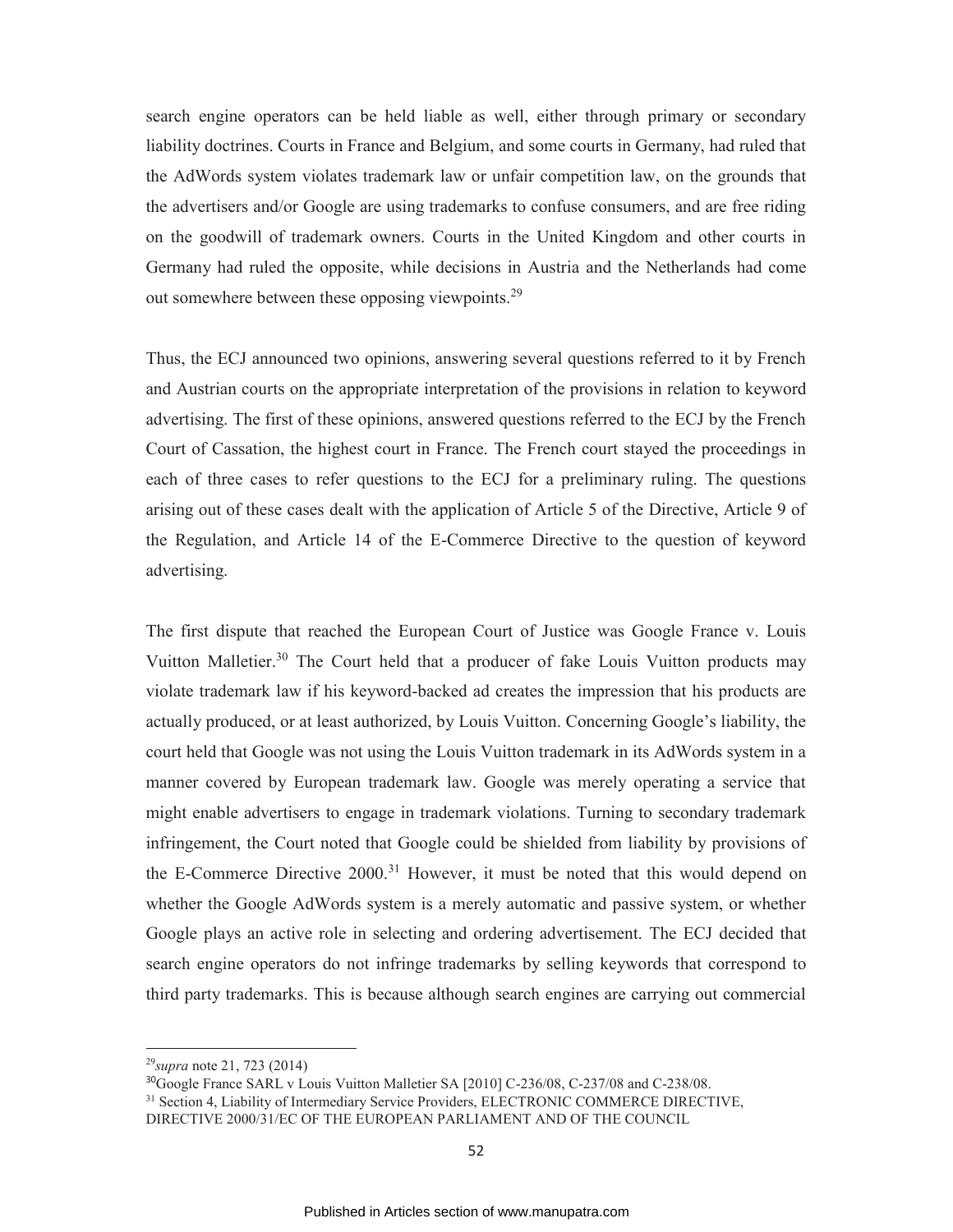activity in the course of trade, these activities do not constitute use, as required for the purposes of trademark infringement. The ECJ held that:

The fact of creating the technical conditions necessary for the use of a sign and being paid for that service does not mean that the party offering the service itself uses the sign. To the extent to which it has permitted its client to make such a use of the sign, its role must, as necessary, be examined from the angle of rules of law other than Article 5.<sup>32</sup>

In the second French case, Viaticum, a proprietor of French marks, along with Luteciel, the company that maintained Viaticum's website, also brought suit against Google for selling their marks as keywords.<sup>33</sup> As in the previous action, Google was found liable for trademark infringement by both the trial and appellate courts, and Google again appealed to the French Court of Cassation.<sup>34</sup> Similarly, in the third case, an individual trademark proprietor and his licensee brought suit against Google and two advertisers who had purchased the proprietor's marks as keywords from Google.<sup>35</sup> After being found liable of trademark infringement, Google and the two advertisers successfully appealed to the French Court of Cassation. In each of these cases, the Court of Cassation stayed the proceedings and referred questions to the ECJ for a preliminary ruling on the interpretation of the Directive and Regulation.

Following the decision of the ECJ, Google changed its trademark policy in the AdWords Program in September 2010 with regard to who was allowed to purchase a trademarked keyword to trigger advertisement across all continental European countries. After the policy change, Google still offered a procedure for trademark owners to complain about the use of their trademark by third parties. It is noteworthy however, that in the cases that were referred to the ECJ by the French Courts, the French Courts had initially found liability of advertisers and Google in the national courts. However, on referring questions to the ECJ, the liability was removed on the basis of the E-Commerce Directive 2000.<sup>36</sup>

The liability limitations in the Directive apply to certain clearly delimited activities carried out by internet intermediaries i.e. to the technical process of access and transmission

<sup>&</sup>lt;sup>32</sup>Google France SARL v Louis Vuitton Malletier SA [2010] C-236/08, C-237/08 and C-238/08

at 57

<sup>33</sup> Google France & Google, paras 35-36

<sup>34</sup> *Id*, para 36

<sup>35</sup>*Id*, paras 38-40

 $36$  Article 12 – 14 of the E-Commerce Directive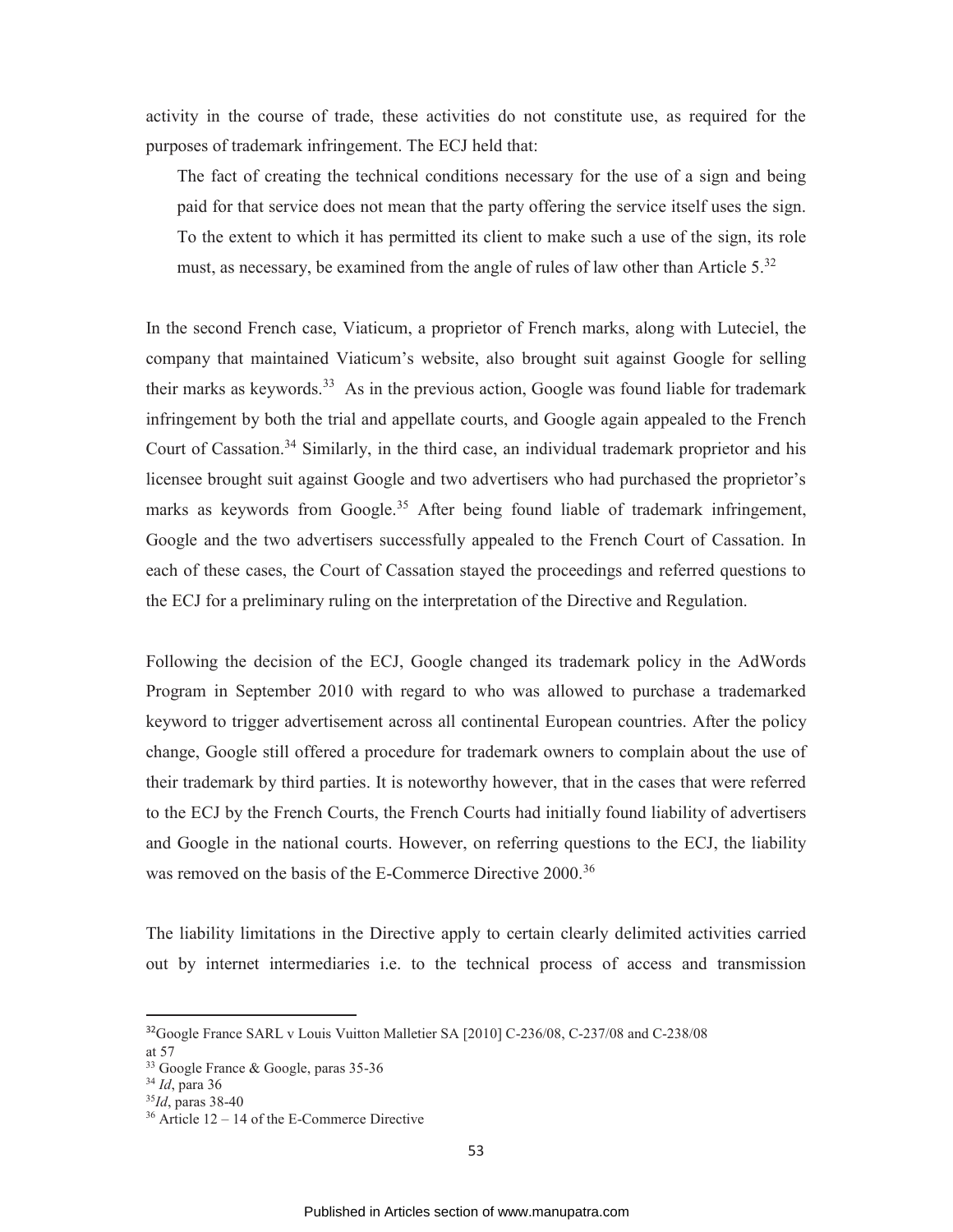provision, as well as storage of information provided by a recipient of the service in a communication network. The liability limitations provided for by the directive are established in a horizontal manner i.e. they cover civil, administrative and criminal liability for all types of illegal activities initiated by third parties online, including copyright and trademark piracy, defamation, misleading advertising, etc.<sup>37</sup> Article 15 prevents Member States from imposing on internet intermediaries, with respect to activities covered by Articles 12 to 14, a general obligation to monitor the information they transmit or store or a general obligation to actively seek out facts and circumstances indicating illegal activities.<sup>38</sup> However, it does not prevent public authorities in the Member States from imposing a monitoring obligation in a specific, clearly defined individual case. Moreover, Articles 14 and 15 do not affect the possibility for Member States of requiring hosting service providers to apply duty of care which can reasonably be expected from them and which is specified by national law, in order to detect and prevent certain types of illegal activities.<sup>39</sup>

From these provisions of the E-Commerce Directive it may be argued that the court overlooked the fact that Article 15 did talk about imposing a monitoring obligation in individual cases on intermediaries. The ECJ while shielding Google from liability should have imposed a certain duty of care on Google to monitor the use of its AdWords Program in allowing the selection of trademarks as keywords. This would have allowed trademark owners the desired protection from keyword advertising while also giving them adequate leverage to file an action against Google in the future. After all, the AdWords Program would fall in to the category of a specific and clearly defined individual case on the ground that the Program involves a Pay-Per-Click system whereby Google generates revenue every time a user clicks on the Sponsored Link triggered by the keyword. This gives Google enough incentive to induce infringement by competing advertisers through auctioning trademarks as keywords.

## **POSITION IN THE UNITED STATES**

The Lanham Act is the federal trademark statute in the United States wherein Sections 32, 43, and 45 are the provisions relevant to the keyword issue. Section 32 imposes liability for "use

<sup>&</sup>lt;sup>37</sup> Study on the Liability of the Internet Intermediaries, 2007, http://ec.europa.eu/internal\_market/ecommerce/docs/study/liability/final\_report\_en.pdf, last accessed on 28<sup>th</sup> December 2015

<sup>38</sup>*Id* <sup>39</sup>*Id*

<sup>54</sup>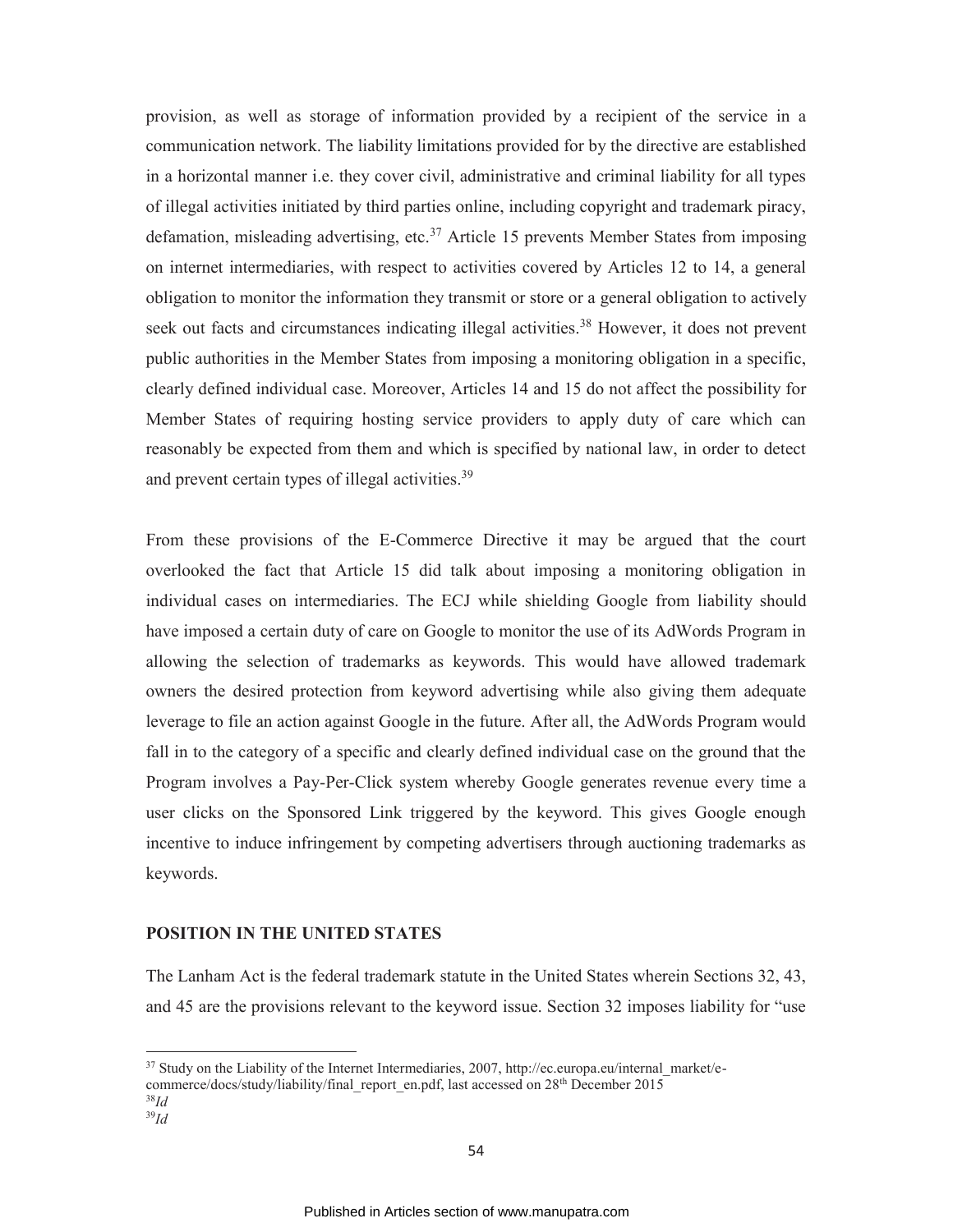in commerce" of another's registered mark without the registrant's consent if that use "is likely to cause confusion, or to cause mistake, or to deceive," and Section 43(a) gives similar protection to unregistered marks. Like the ECJ, US courts have not applied trademark provisions to keyword cases in a uniform fashion, and until recently, courts in the United States were split roughly into two camps regarding the trademark use doctrine as applied to internet advertising.<sup>40</sup> On April 3, 2009, the Second Circuit held in Rescuecom v. Google<sup>41</sup>that the practice of selling trademarks as search engine advertising keywords can qualify as a ''use in commerce'' under the Lanham Act. This allowed the court to further delve into the issue of "likelihood of confusion" that may arise from such use of the registered trademark in the course of trade.

Before the Rescue.com case, the Second Circuit had found that use of trademarks as keywords "is not use of the mark in a trademark sense" as contemplated by the Lanham Act. District courts in the Second Circuit were influenced on this issue by 1-800 Contacts, Inc. v. WHENU.COM, Inc*.* where the defendant was sued for distributing software that provided contextually relevant advertising to computer users by generating pop-up advertisement depending on the website or search terms the computer user entered into his internet browser.<sup>42</sup>The district court found that the plaintiff had not shown that its mark had been used in commerce as defined in Section 45 of the Lanham Act because the use of the mark by the defendant was "internal."<sup>43</sup> In Merck & Co. v. Mediplan Health Consulting, three of the defendants had purchased the keyword ZOCOR, a registered mark of the plaintiff, from search engines Yahoo! and Google.<sup>44</sup> The district court, noting the decision of *1-800 Contacts*, held that "this internal use of the mark 'Zocor' as a key word to trigger the display of sponsored links is not use of the mark in any trademark sense."<sup>45</sup> The Second Circuit vacated the judgment and remanded to the district court, concluding that the practice of recommending and selling trademarks as keywords does indeed qualify as a "use in commerce" and that "Google's recommendation and sale of Rescuecom's mark to its advertising customers are not internal uses.<sup>46</sup> The decision does oblige Second Circuit courts

<sup>40</sup> Tyson Smith, Googling a Trademark: A Comparative Look at Keyword Use in Internet Advertising, 46 TEXAS INTERNATIONAL LAW JOURNAL, 232-256, 250 (2010)

<sup>41</sup>Rescuecom v. Google,562 F.3d 123 (2nd Cir. 2009)

<sup>42</sup> 1-800 Contacts, Inc. v. WhenU.com, 414 F.3d 400, 404–05 (2d Cir. 2005)

<sup>43</sup>*Id*

<sup>44</sup> Merck & Co. v. Mediplan Health Consulting, 425 F. Supp. 2d 402, 415 (S.D.N.Y. 2006) at 407, 415 <sup>45</sup>*Id*, at 415

<sup>46</sup>*supra* note 41, at 127, 129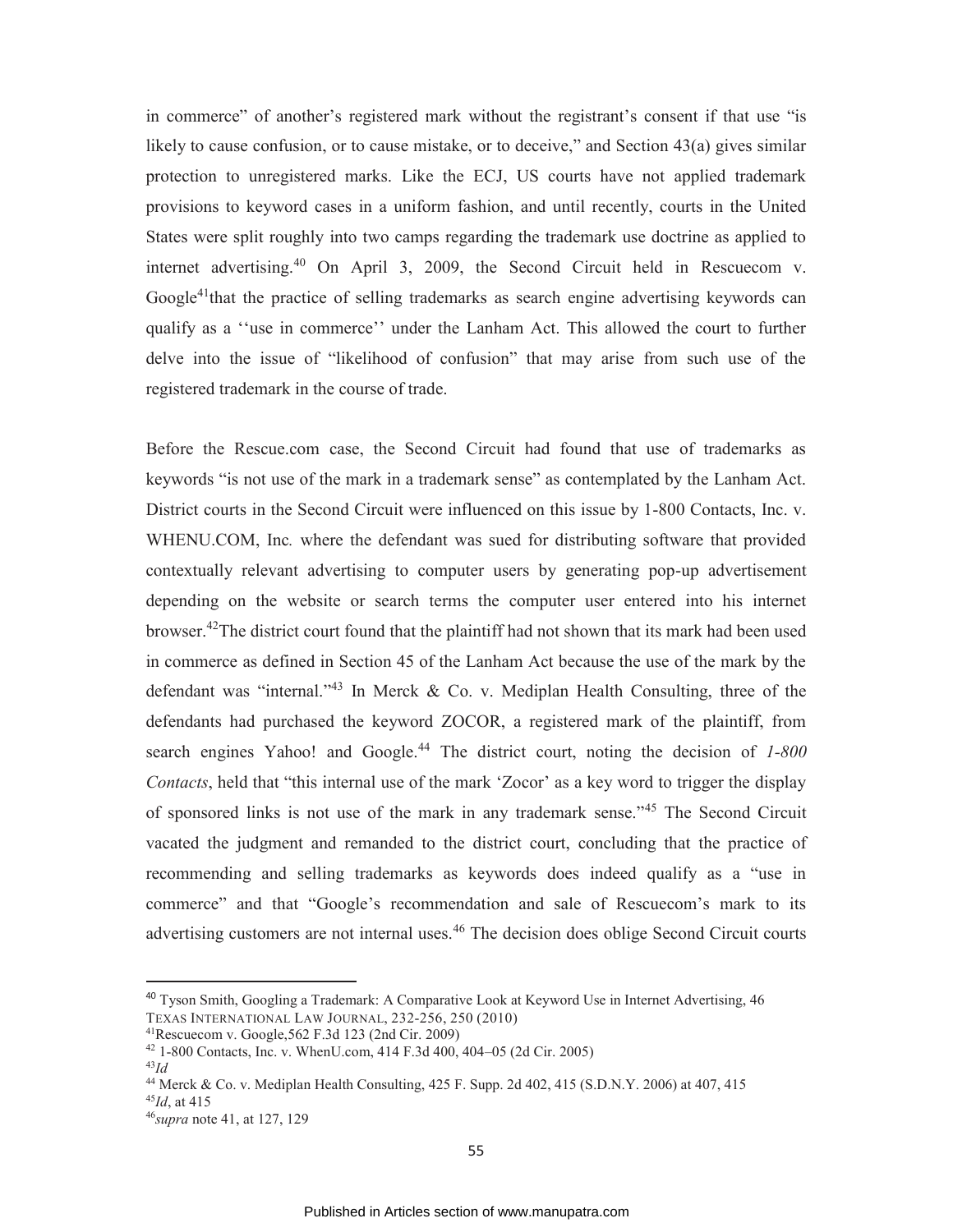in future keyword cases to determine whether a likelihood of confusion exists rather than simply disposing of the case at the threshold question of trademark use. Beyond the Second Circuit, courts have generally been in agreement that use of a trademark as a keyword qualifies as use in commerce, and the focus has been more on whether the use is likely to cause confusion.<sup>47</sup>

In Playboy Enterprises, Inc. v. Netscape Communications Corp*.*, the Ninth Circuit considered the practice of "keying" by search engines, in which an advertiser wishing to have its ad displayed in response to an internet search must choose among various lists of terms related to its ad as provided by the search engine.<sup>48</sup> In deciding the case, the court focused almost exclusively on the likelihood of confusion without addressing whether the use by the search engines was a trademark use. In 800-JR Cigar, Inc. v. GoTo.com, a "pay-for-priority" search engine "solicited bids from advertisers for key words or phrases to be used as search terms, giving priority results on searches for those terms to the highest-paying advertiser."<sup>49</sup> The search engine also had a tool that suggested terms for advertisers to bid on. The Third Circuit concluded as a matter of law that the "use in commerce" requirement was met because the search engine "injected itself into the marketplace" by placing paid advertisements above any natural listings and by marketing terms to advertisers through its Search Term Suggestion Tool. The court discussed the likelihood of confusion factors and considered initial interest confusion, ultimately finding material issues of fact and dismissing the motion for summary judgment.

When use in commerce was established in the Rescuecom case, the courts reasoned that internal uses of a mark could still deceive consumers which marked a shift away from its previous analytical framework of strictly separating use from likelihood of confusion. In the Playboy case, the courts went further in combining the use and likelihood of confusion analysis. The court essentially ignored the use question by merely stating that the "defendants used the marks in commerce" without clarifying on why this qualified as an actionable use. In evaluating the likelihood of confusion, courts have looked at the traditional likelihood of confusion factors. Some courts have considered the doctrine of initial interest confusion, while others have declined to apply it to keyword use.

<sup>47</sup> Jonathan J. Darrow & Gerald R. Ferrera, 17 TEXAS INTELLECTUAL. PROPERTY. L.J. 223, 261 (2009)

<sup>48</sup> Playboy Enters., Inc. v. Netscape Commc'ns Corp., 354 F.3d. 1023–24

<sup>49</sup> 800-JR Cigar, Inc. v. GoTo.com, Inc., 437 F. Supp. 2d 273, 277 (D.N.J. 2006).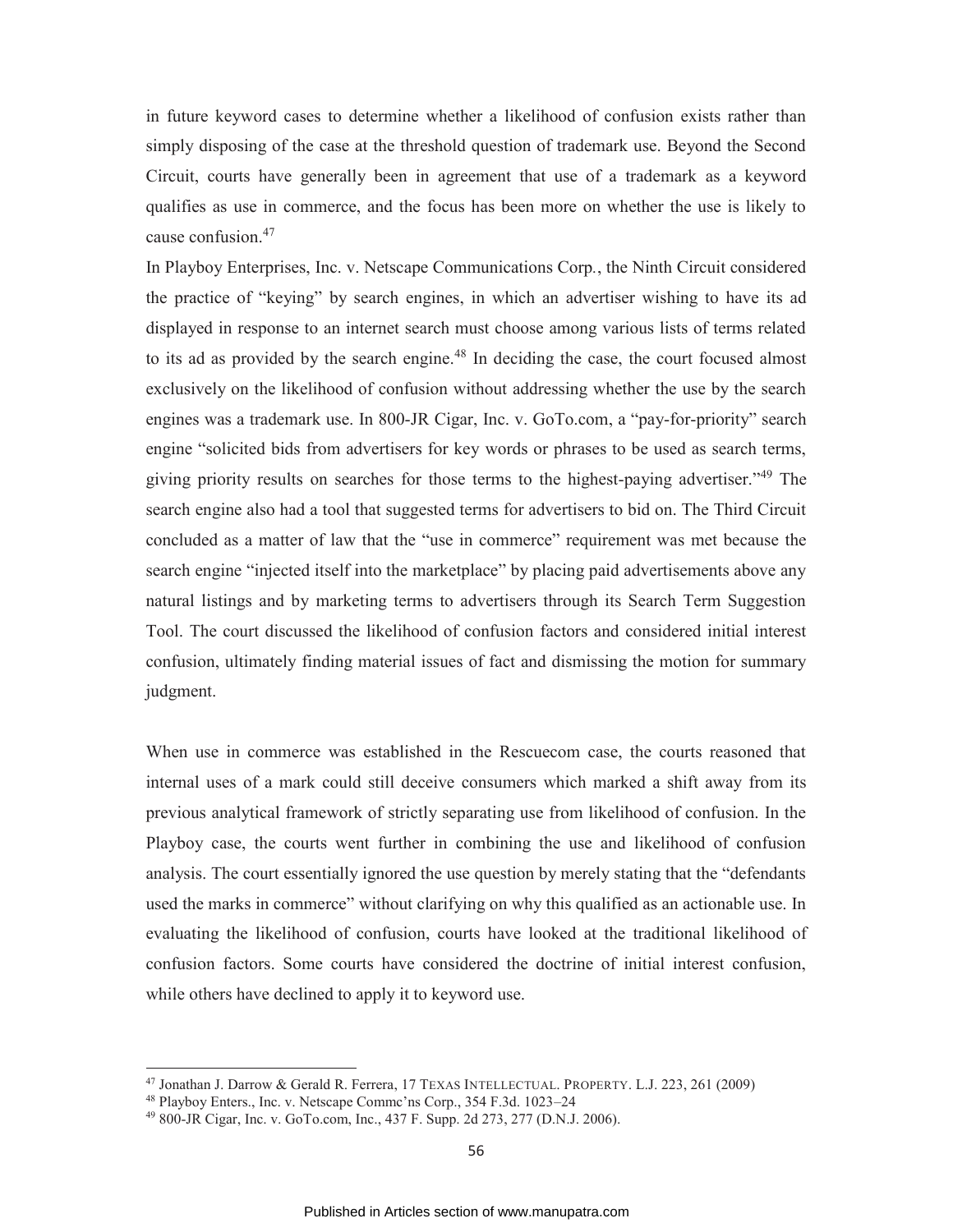#### **CONTRIBUTORY INFRINGEMENT**

The Lanham Act does not have any provision which deals explicitly with contributory infringement. To remedy this situation, the Supreme Court developed a test for liability as a contributor to infringement in Inwood Laboratories, Inc. v. Ives Laboratories, Inc., stating that "liability for trademark infringement can extend beyond those who actually mislabel goods with the mark of another."<sup>50</sup> In this case, the manufacturer of a generic drug produced its product with the same colouring and general appearance as the brand name drug sold by the plaintiff. The evidence at trial indicated that even though the generic's manufacturer did not label its product with the plaintiff's trademark, some pharmacists had intentionally mislabelled the generic drug as the brand name version and were selling it as such. The plaintiff contested that the design of the generic drug contributed to the infringing action taken by the pharmacists. The defendant manufacturer was not held liable for the actions of such pharmacists, but the test for what actions would constitute contributory infringement was established. $51$  The court held that:

"If a manufacturer or distributor intentionally induces another to infringe a trademark, or if it continues to supply its product to one whom it knows or has reason to know is engaging in trademark infringement, the manufacturer or distributor is contributorily responsible for any harm done as a result of the deceit."<sup>52</sup>

The court further held the following points relevant in determining contributory liability:

- 1. Whether the platform provider is aware of the said infringement
- 2. Whether the platform provider has the ability to monitor and control the use of your product or service
- 3. Whether the platform provider is in a position to receive some benefit from the infringement

However, applying this standard to establish contributory infringement of search engines has not brought about any liability till date. This test requires that the plaintiff must first prove that Google has intentionally induced the infringement. But Google claims that it does not dictate what keywords are associated with an ad, the advertiser chooses its own keywords; the advertiser is responsible for the text of the ad which is the source of the possible infringement; and lastly, Google has stated its willingness to remove trademark terms from

<sup>&</sup>lt;sup>50</sup>Inwood Laboratories, Inc. v. Ives Laboratories, Inc., 456 U.S. 844 (1982).

<sup>&</sup>lt;sup>51</sup> Benjamin Aitken, Keyword-Linked Advertising, Trademark Infringement, And Google's Contributory Liability, 4 DUKE LAW AND TECHNOLOGY REVIEW 1-13, 8 (2005)

<sup>52</sup>*supra* note 50, at 854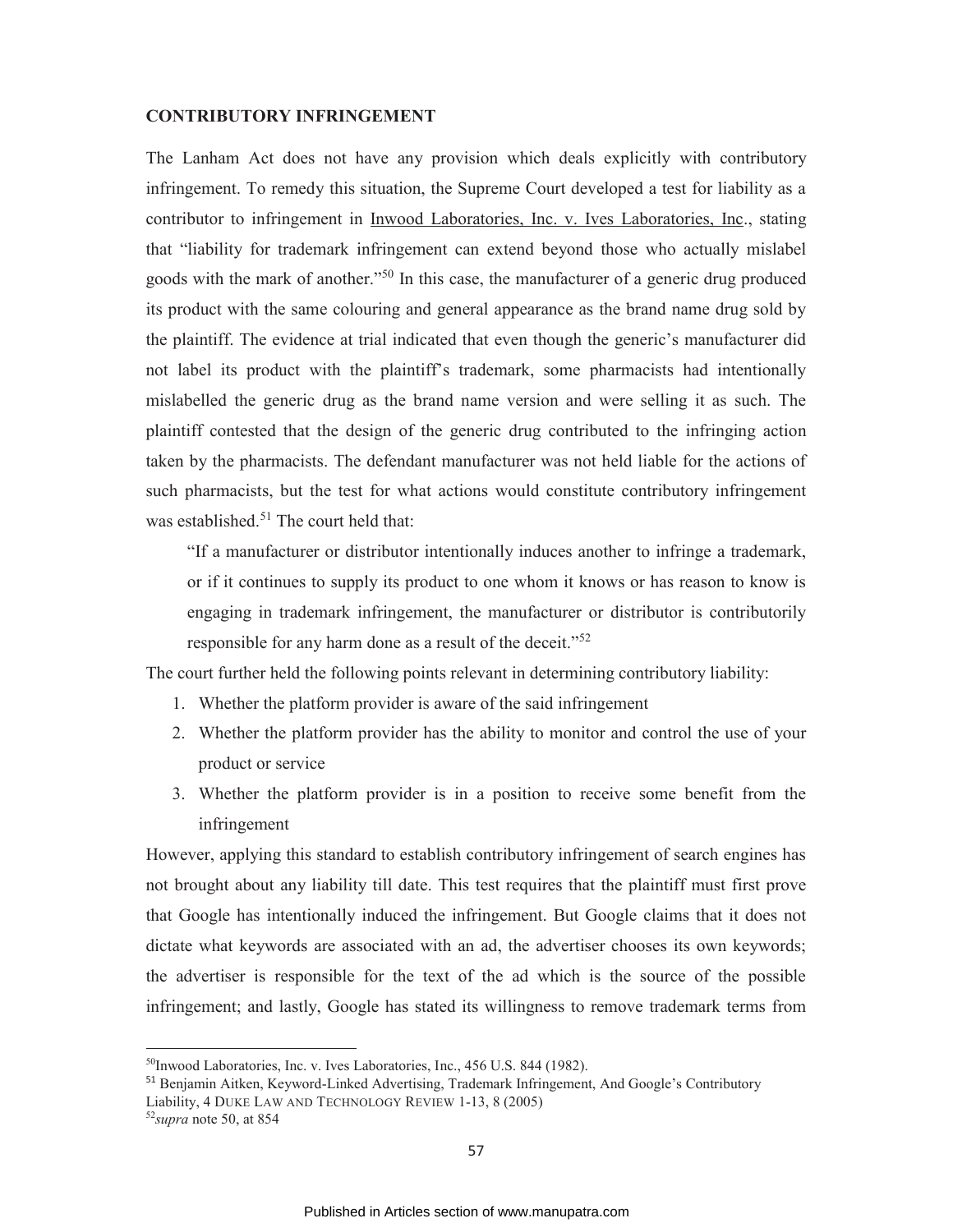bidding upon reasonable requests from trademark owners. This goes a long way in escaping liability as Google terms of service clearly state that they are not liable for trademark infringement and are willing to take down any infringing material that is brought to their notice. Secondly, the plaintiff must show that Google, despite knowing about the alleged infringement, continued to sell the trademark of the plaintiff as keywords to its competitors. Thus, the knowledge of infringing activities is necessarily required to prove contributory infringement. But Google has argued that its role in the keyword-linking advertising practice is a "pure machine-linking function," which could not be termed as a trademark use. In the case of Tiffany v.  $eBay$ <sup>53</sup>, the Second Circuit considered whether  $eBay$  caused contributory infringement by allowing customers to sell counterfeit Tiffany products on the site. It was found that eBay was not liable for contributory trademark infringement because it possessed only "general" knowledge that counterfeit Tiffany products were being sold on its website, and because eBay immediately removed listings of Tiffany products from its website right after it was notified of specific items believed to be counterfeit. Based on this case, it is reasonable to conclude that general knowledge is not sufficient to establish liability.<sup>54</sup> Rather, specific knowledge that the buyer is engaging in trademark infringement is needed for secondary liability.<sup>55</sup> Thus, Google has so far managed to escape liability in cases of contributory infringement even when the Inwood test was applied. But this has determined that there is no affirmative duty to take precautions against infringing activities, once knowledge of that activity is attained, a duty to remedy the situation exists.

It maybe argued however, that contributory infringement of search engine could have been established with the help of the Inwood test. Firstly, while establishing awareness of the service provider, what must be looked into is not whether Google has actual knowledge of the said infringement; rather merely that it should have knowledge of the infringement carried out on its search engine. Secondly, while establishing Google's ability to control and monitor the use of its AdWords Program, regard must be had to the fact that by the use of the economic model known as "Pay-for-Placement", the Server (Google) has the last and absolute control over what exactly is displayed on the search page when the users type in the relevant terms and also has the power to choose how and where which links will be placed. And lastly, Google stands to gain monetary profits every time a user clicks on the Sponsored

<sup>53</sup> Tiffany (NJ) Inc. v. eBay Inc. 600 F.3d 93, 106 (2d Cir. 2010).

<sup>54</sup>*supra* note 3, at 178

<sup>55</sup>*Id*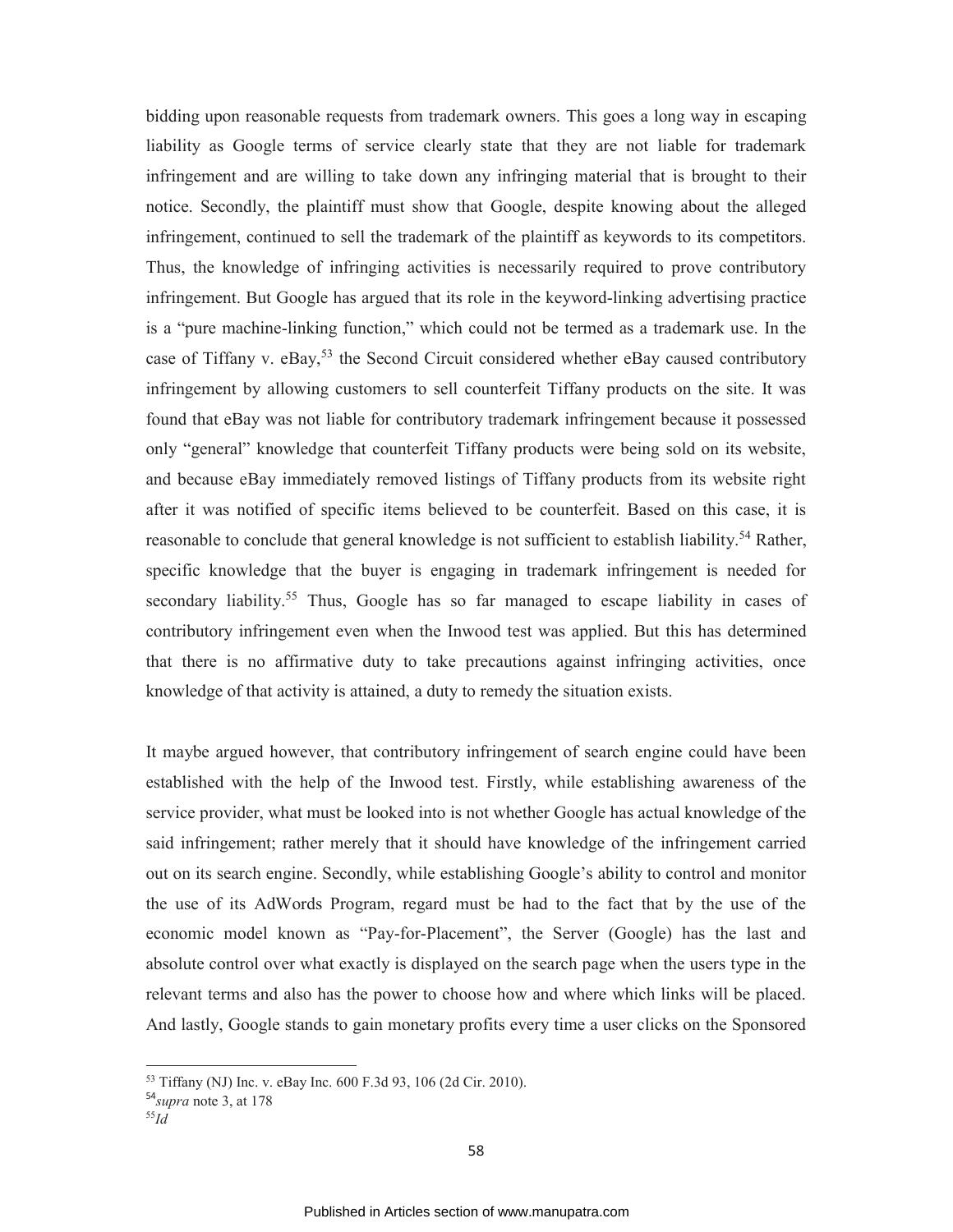Link. As per the AdWords Program, the advertiser is required to pay Google a certain sum of money every time a user clicks on the advertisement placed by the advertiser by buying the search terms as keywords. Thus, it provides enough incentive for Google to induce an infringement by a third party. It is clear that all the requirements set out for contributory infringement are thus fulfilled.

## **CONCLUSION**

Because of the internet's impact on the economic situation of nations, the issue of using trademarks as keywords in internet advertising has emerged as an important topic in India. While the number of such cases that have come up before Indian Courts is minimal at present, perhaps due to lack of awareness, it is certain that more of such cases are sure to come up in the future. The judgement in Consim Info Pvt. Ltd. v Google India has marked the beginning of keyword advertisement cases leading to infringement as well as set a precedent for the future cases. However, the Indian Judiciary and Indian Legislature has a long way to go in the development of cases and regulations in order to protect trademark owners from internet based infringement.

The shortcomings in this regards maybe enumerated as follows:

- 1. The Trademark Act, 1999 does not define what constitutes "use in the course of trade". This ambiguity leads to lack of uniformity in deciding whether the use of registered trademarks as keywords would amount to "use" as required by Section 29 of the Act to establish infringement. Moreover, the Madras High Court in the Consim case did not dwell upon the issue of use and directly delved into the issue of likelihood of confusion. This has left scope for further disputes on whether it would amount to use if the trademark, despite being bought as a keyword does not appear in the Ad Title or the Ad Text and is merely used to trigger the competitors' website.
- 2. An important lesson to be taken from the European Union is the E-Commerce Directive which was used by the ECJ to shield Google from contributory infringement. In India, though the issue of intermediary infringement has been taken up in the IT Act, there are several loopholes which have contributed to more ambiguity in determining secondary liability of search engines. The IT Act, thought heavily borrowed from the E-Commerce Directive has failed to differentiate between the different classes of intermediaries.